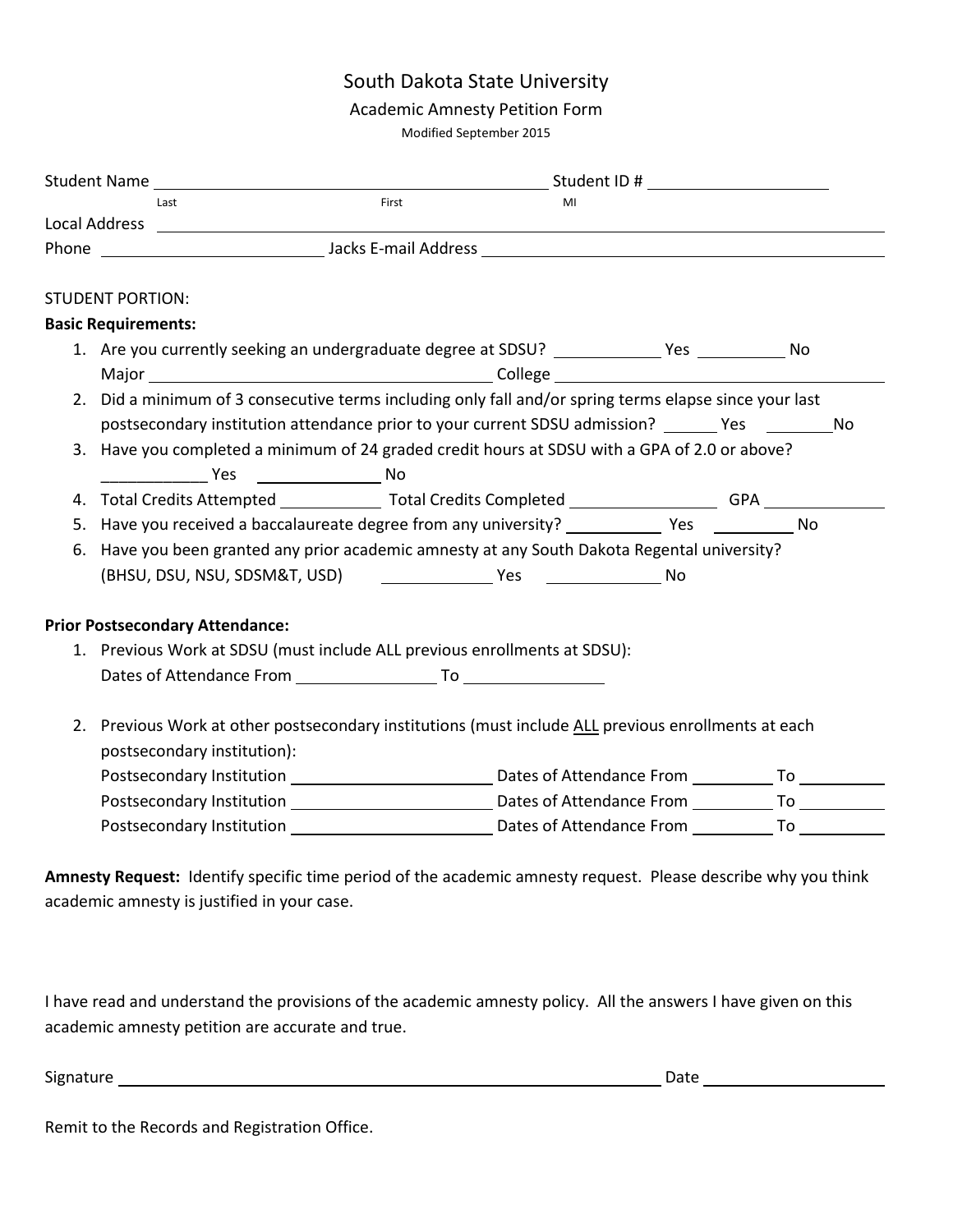## FOR SDSU USE:

|                                               |                                | Registrar Evaluation: Basic requirements for amnesty have been met. Yes Yes No                                                                                                                                                 |           |      |      |
|-----------------------------------------------|--------------------------------|--------------------------------------------------------------------------------------------------------------------------------------------------------------------------------------------------------------------------------|-----------|------|------|
|                                               | (transcript/comments attached) |                                                                                                                                                                                                                                |           |      |      |
|                                               |                                |                                                                                                                                                                                                                                | Initials  | Date |      |
| <b>Recommend Approval</b>                     |                                |                                                                                                                                                                                                                                |           |      |      |
| Yes ________________________No                |                                |                                                                                                                                                                                                                                |           |      |      |
|                                               |                                |                                                                                                                                                                                                                                | Signature | Date |      |
| Comments:                                     |                                |                                                                                                                                                                                                                                |           |      |      |
|                                               |                                |                                                                                                                                                                                                                                |           |      |      |
|                                               |                                | Provost/VPAA New York State State State State State State State State State State State State State State State State State State State State State State State State State State State State State State State State State St |           |      |      |
|                                               | Signature                      | Date                                                                                                                                                                                                                           |           |      |      |
| Comments:                                     |                                |                                                                                                                                                                                                                                |           |      |      |
|                                               |                                | BOR approval needed only when an exception is requested by the Provost/VPAA                                                                                                                                                    |           |      |      |
|                                               |                                | Yes ____________ No <b>Board of Regents Approval</b> _________________________________                                                                                                                                         |           |      |      |
|                                               |                                |                                                                                                                                                                                                                                | Signature |      | Date |
|                                               |                                |                                                                                                                                                                                                                                |           |      |      |
|                                               |                                |                                                                                                                                                                                                                                |           |      |      |
|                                               |                                |                                                                                                                                                                                                                                |           |      |      |
| Forward to Registrar's Office when completed. |                                |                                                                                                                                                                                                                                |           |      |      |
|                                               | Initials                       | Date                                                                                                                                                                                                                           |           |      |      |
|                                               |                                | Copies sent: Student, Advisor, Financial Aid, Office of Academic Affairs                                                                                                                                                       |           |      |      |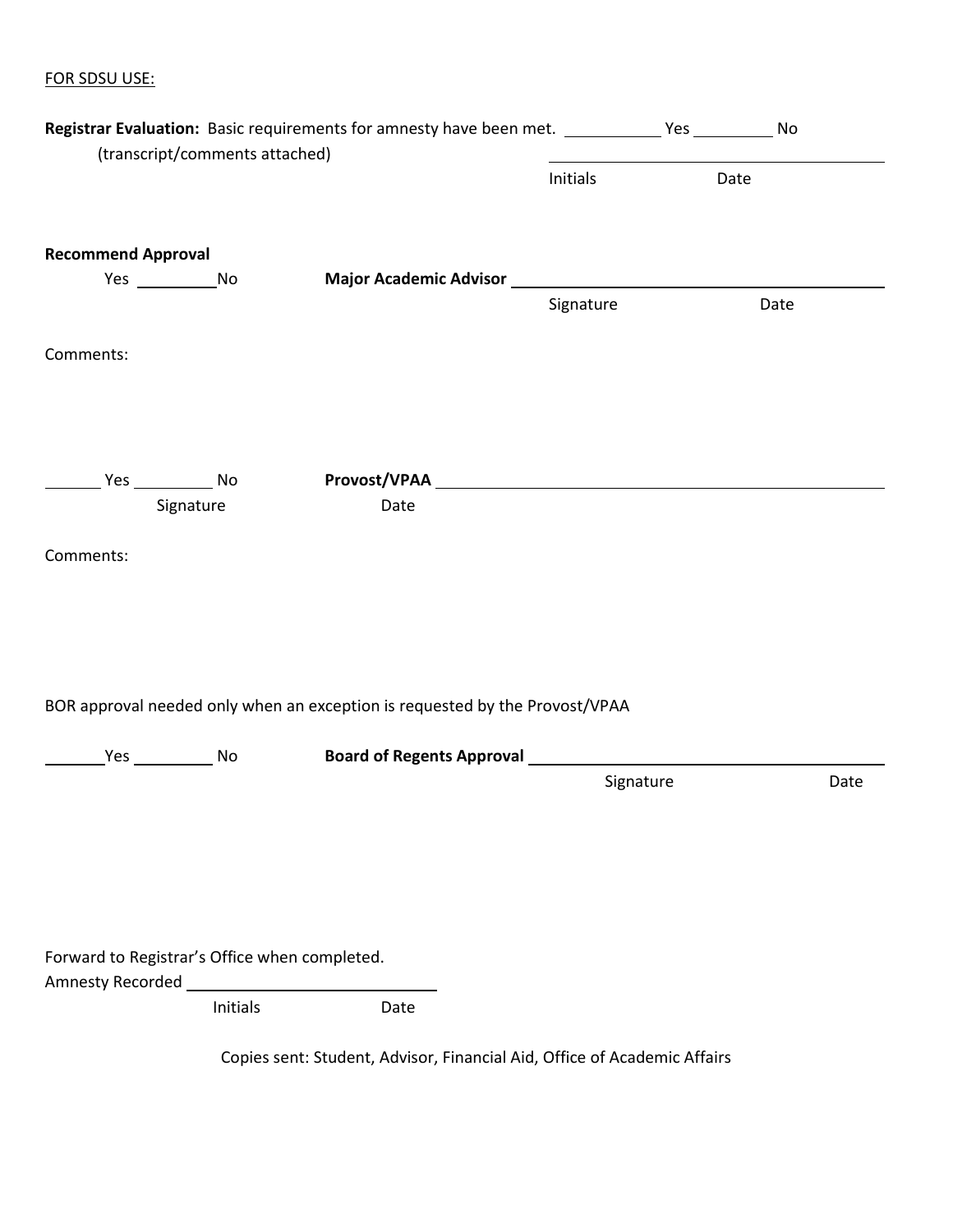### **Academic Amnesty Policy**

South Dakota Board of Regents Policy 2:10.6

The goal of academic amnesty is to respond to the academic needs of matured individuals as they develop newly identified potential. Through the application of academic amnesty, the student's prior academic record can be excluded from current work under certain conditions.

To be eligible, the student must:

- 1. be an undergraduate, full-time or part-time, degree-seeking student at one of the universities in the South Dakota Regental system;
- 2. not have been enrolled in any postsecondary institution for a minimum of three consecutive terms including only Fall and/or Spring terms, prior to the most recent admission to the home institution. Exceptions may be granted in rare cases only by the Board of Regents Senior Administrator upon recommendation by the Vice President for Academic Affairs;
- 3. have completed a minimum of 24 graded credit hours taken at any Regental university with a minimum grade point average of 2.0 for the 24 credit hours after the most recent admission to the home institution;
- 4. not have earned a baccalaureate degree from any university;
- 5. not have been granted any prior academic amnesty at any Regental university;
- 6. Submit a formal Academic Amnesty Petition to their home university following the procedures established by that university.

### Conditions:

1. Academic amnesty does not apply to individual courses.

Academic amnesty may be requested for either (a) all previous post-secondary education courses, or (b) all previous post-secondary education courses at a specific post-secondary institution or (c) a specified time period not to exceed one academic year (Fall/Spring) completed at any postsecondary institution(s).

- 2. Academic amnesty, if granted, shall not be rescinded.
- 3. Courses for which academic amnesty is granted will:
	- a. Remain on the student's permanent record;
	- b. Be recorded on the student's undergraduate transcript with the original grade followed by an asterisk (\*);
	- c. Not be included in the calculation of the student's grade point average because no credit is given;
	- d. Not be used to satisfy any of the graduation requirements of the current degree program.
- 4. Academic amnesty decisions will be made the student's home institution, will be honored by all programs within the home institution, and will be honored by all other institutions within the South Dakota Regental system.
- 5. Universities outside of the South Dakota Regental system are not bound by the academic amnesty decisions made by the South Dakota Regental system.
- 6. Regental undergraduate programs and graduate professional schools may consider all previous undergraduate course work when making admission decisions.